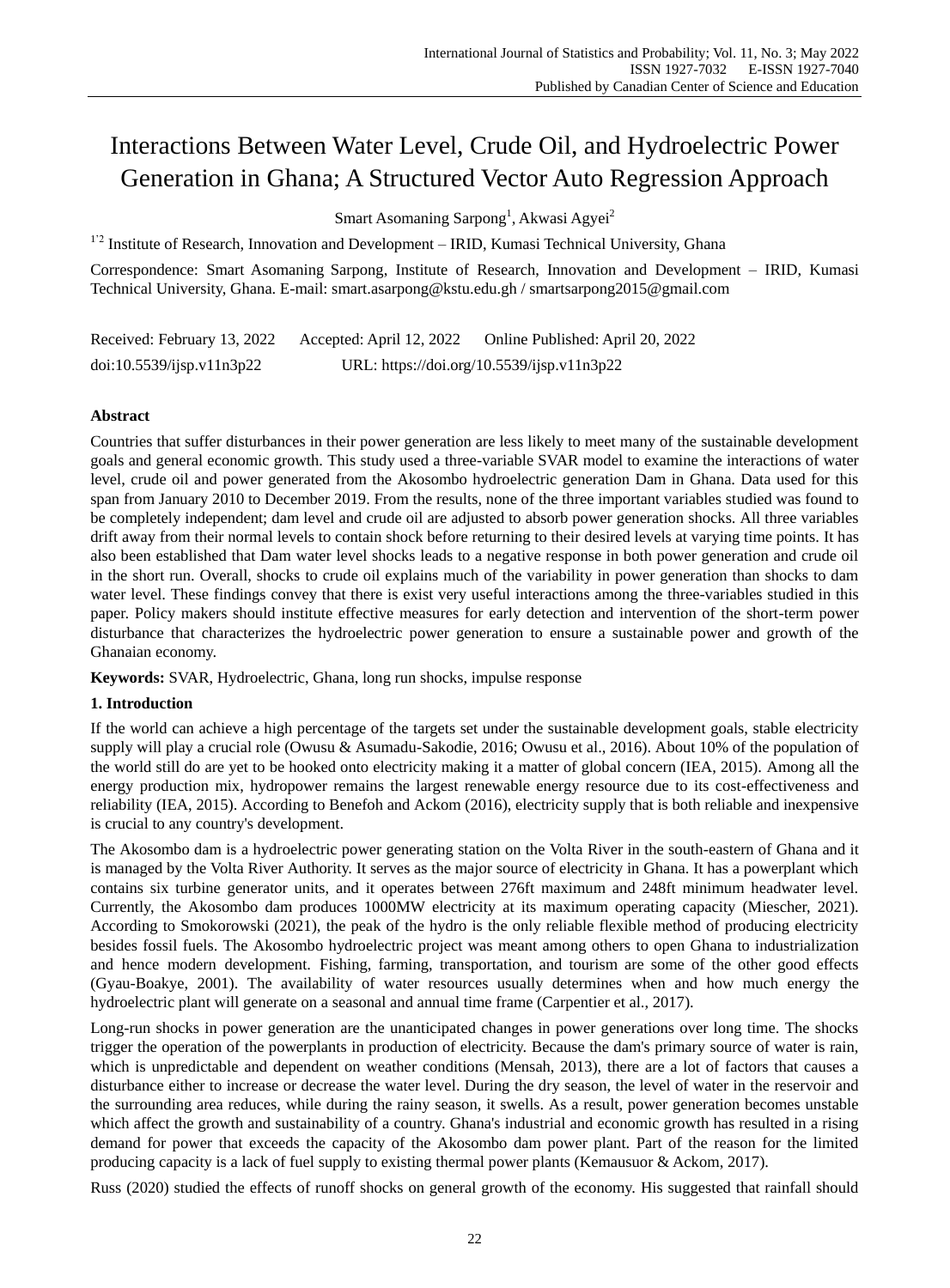not be considered a good determinant of water availability for power generation. According to Taghizadeh-hesary and Yoshino (2013), Oil-producing countries gain from shocks in oil price.

According to United State Agency for International development (2017), drought and reduced rainfall threaten access to reliable sources of power. Silver et al. (2012) showed that, apart from USA, an increasing Renewable Energy Source on Electricity share has economic cost on GDP per capita. Kumi (2017) indicated that despite the increased in electricity in Ghana and the doubling of installed generation capacity from 2006-2016, the country still suffers from inadequate electricity supply.

Ashong (2016) pointed out that poor rainfall and its resulting impact on hydropower generation are to blame for Ghana's lack of renewable energy. Boadi and Owusu (2019) found out that, changes in rainfall patterns accounts for 21% of year-on-year fluctuations in hydroelectric power generated from Akosombo. Kabo-Bah et al. (2016) indicated that temperature negatively correlate with hydropower generation while humidity and rainfall positively affect power generation. Eshun and Amoako-Tuffour (2016) pointed out that prolong drought usually is the root cause of unstable power supply.

Many previous studies, most of them focused on factors affecting renewable energy sources (Ashong, 2016; Kabo-Bah et al., 2016; Salub et al., 2020). This may be due to the environmental and climate factors in which power production from both renewable and non-renewable sources depend on. As such, any change in those factors also affect the production process. Others looked at shocks from either water level or oil price in relation to the growth of an economy (Russ, 2020; Taghizadeh-hesary & Yoshino, 2013; Lorde et al., 2009).

There exist a growing body of literature on the two key components of hydroelectric power generation; water level, and Crude oil used to power the turbines (Miescher, 2021; Dehghani et al., 2019; Mekonnen & Hoekstra, 2012; Harrison & Whittington, 2002). That notwithstanding, the question that needs to be addressed is, if we hold environmental, geographical and climate conditions constant, how does power generation respond to shocks in dam level and crude oil? This study therefore attempts to address some three critical issues. First, it seeks to empirically examine the joint dependence of water level of dam, crude oil used, and amount of power generated and to establish whether these variables help explain one another. Second, the study examines whether any of the variables has a higher (or lower) influence on other variables. Third, how is a shock in one of the variables absorbed by the other variables.

To achieve the study objectives, we model water level, crude oil use and power generated in a three-variable structured vector autoregression (SVAR) framework. SVAR is a very useful method developed by Sims (1989) and remains the preferred method of many researchers investigating interactions between structured variable (Mertens & Olea, 2018; Mumtaz & Theodoridis, 2020). Flexibility in allowing variables to be determined endogenously, and ability to reveal a theoretical model closely related to empirical reality are some advantages SVAR has over other methods. To the best of our knowledge, no previous study exists in Ghana that examines joint dependence of dam level shocks, crude oil shocks and power generation. This study may therefore contribute to knowledge in this regard and form a good basis for policy formulation and decision making.

## **2. Materials and Methods**

This study used a monthly secondary data on dam from January 2010 to December 2019. The data consist of three variables namely, power generation, dam level and crude oil for the sample period. In this study, we analyze the relationship between power generation, dam level and crude oil in the context of Ghana in Structural Vector Autoregression (SVAR) framework. The model building involves four steps to obtain an appropriate model that will help develop the relationship among the variables. The Eviews version 11 (Eviews11) statistical software would be used to analyze the data to achieve the aim of the study.

## *2.1 Series Transformation*

The SVAR model provides an avenue to transform all the series into their natural logarithm form. This will minimize fluctuations in the data set (Tiwari, 2011). Detailed overview of the SVAR model is available in (Sims, 1989) and (Christiano, 2012).

## 2.1.1 Test for Stationarity

To identify the order of integration, the Augmented Dickey-Fuller (ADF) test of unit root will be used to access the stationarity of the series. The ADF test is a regression test that analyze a series stationarity under the null hypothesis; there is a unit root in the series. The regression equation of the model is given by:

$$
\Delta y_t = \alpha + \beta t + \gamma y_{(t-1)} + \delta_1 \Delta y_{t-1} + \dots + \delta_p \Delta y_{t-p} + \varepsilon_t
$$

Where,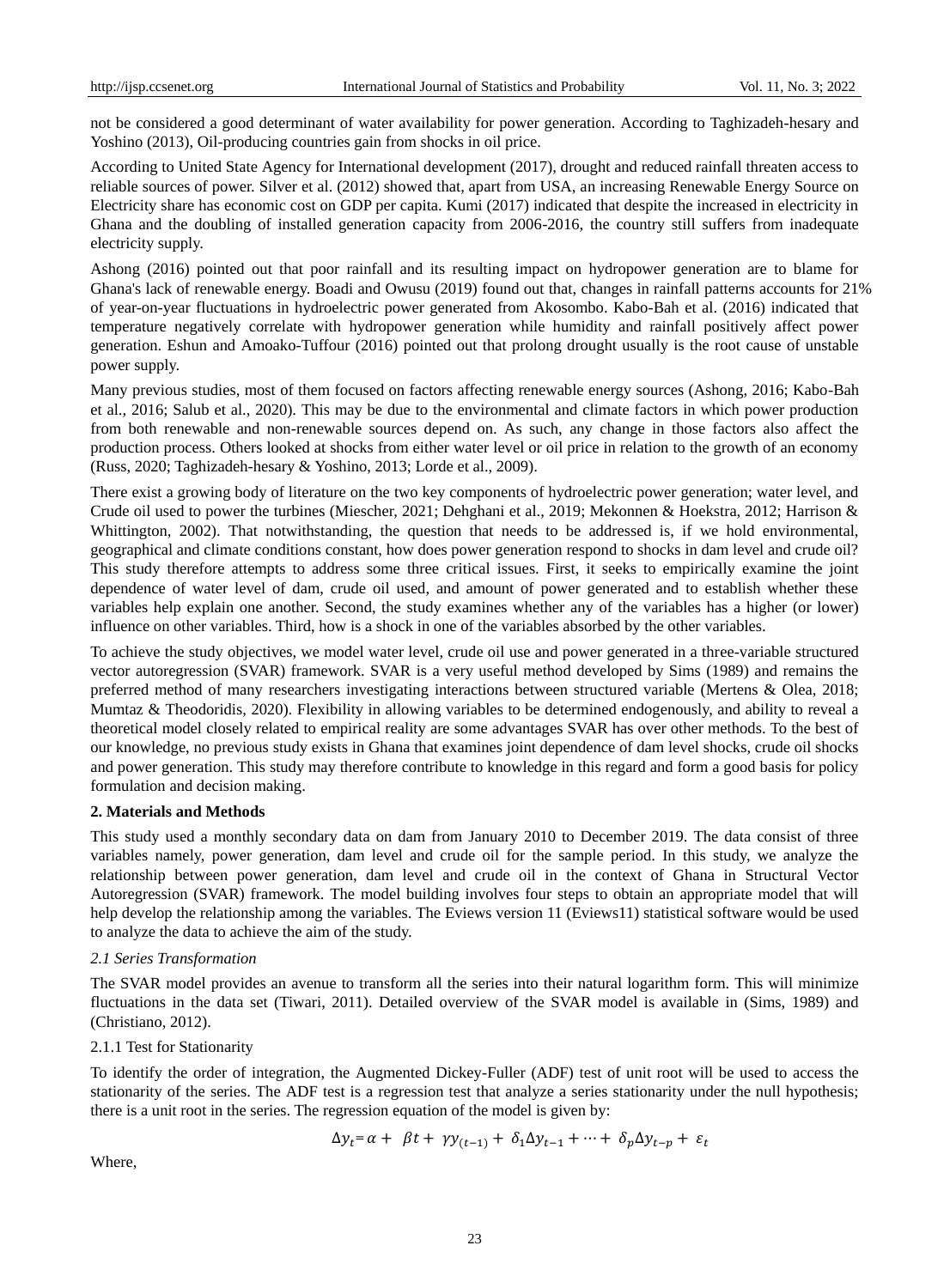$y_t$  is the observed time series

 $\alpha$  is constant

 $\beta$  is the coefficient of the time trend

- p is the order of AR process.
- If  $\nu = 0$ , the series is random walk and if  $-1 < 1 + \gamma < 1$ , the series is

stationary.

#### *2.2 Model Estimation Using SVAR*

Before estimating the model, model order p to be used in the study must be determined using the Akaike Information Criteria (AIC). The AIC has been proved to perform better especially when the sample size is small (Liew, 2004).

#### *2.3 Structural Vector Autoregressive (SVAR) Model*

The structural VAR model helps to impose long-run restrictions on the variables. This study make use of three variables namely, power generation, dam level and crude oil. By following the Kandil and Trabelsi (2012) estimation procedure, the representation of the variables in SVAR framework are as follows: Using the log transform of the variables, let  $\Delta x_t = [\Delta P_t, \Delta D_t, \Delta Q_t]$ ' and  $\varepsilon_t = [\varepsilon_{pt}, \varepsilon_{dt}, \varepsilon_{ot}]$  where  $\Delta$  represent the first order differenced operator  $\varepsilon_{pt}, \varepsilon_{dt}, \varepsilon_{ot}$ represent power, dam level and crude oil shocks. The structural VAR model can be written as:

$$
\Delta x_t = B_0 \varepsilon_t + B_1 \varepsilon_{t-1} + B_2 \varepsilon_{t-2} + \dots = B(L) \varepsilon_t
$$
  
where  $B(L) = \begin{pmatrix} B_{11}(L) & B_{12}(L) & B_{13}(L) \\ B_{21}(L) & B_{22}(L) & B_{23}(L) \\ B_{31}(L) & B_{32}(L) & B_{33}(L) \end{pmatrix}$ 

The matrix B is a  $3 \times 3$  matrix that provides the impulse responses of endogenous variables to structural shocks and L is the lag operator. It is assumed that the shocks  $\varepsilon_t = [\varepsilon_{nt}, \varepsilon_{dt}, \varepsilon_{ot}]$  are serially uncorrelated and have a covariance matrix normalized to the identity matrix. This implies that power generation is subjects to three structural shocks.

To compute the above model, restrictions must be imposed on the parameter matrices. The restrictions can either be of contemporaneous type or long-run type. This study applies the long-run restrictions method proposed in (Herwartz, 2019). Similar to Kim and Chow (2003), the following restrictions are imposed:

- Dam level shocks and crude oil shocks will have no effect on power generation in the long-run. This is equivalent to  $B_{12}(L)= B_{13}(L)=0$ . Thus, the cumulative effects of dam level shock and crude oil shock on power generation will be zero (0).
- Crude oil shocks have no long-run effects on dam level. This amount to  $B_{23}(L) = 0$ .

The long-run restrictions amount to  $B_{12}(L) = B_{13}(L) = B_{23}(L) = 0$  which are enough to identify matrix  $B_i$ .

## *2.4 Impulse Response Function*

After estimation of the model, we then obtain the impulse response functions of the variables. The impulse response functions assess the dynamic effect of a structural shock of one standard deviation on the variable over a given period [35]. Using Kandil and Trabelsi (2012) SVAR methodology, let us consider a reduced VAR model

$$
w_t = \mu + \prod_{1} w_{t-1} + \prod_{2} w_{t-2} + \dots + \prod_{j} w_{t-j} + \varepsilon_t
$$

Where  $w_t$  represent the endogenous variables (power-generation, damlevel and crude oil)  $\prod_j$  for  $j = 1...$  represent coefficient matric and  $\mu$  represent the error term

To interpret the coefficients ( $\mu$ ,  $\prod_1$ , ...,  $\prod_j$ ), we then employ the impulse response analysis. We make a shock to  $\varepsilon_t$ and look at the dynamic propagation based on the MA representation:

$$
w_t = \varepsilon_t + C_1 \varepsilon_{t-1} + C_2 \varepsilon_{t-2} + \dots + C_j \varepsilon_{t-j} + C_0
$$

where,  $\frac{\partial(w_t)}{\partial \mathcal{E}'_t} = I_p$ ,  $\frac{\partial(w_{t+1})}{\partial \mathcal{E}'_t}$  $\frac{w_{t+1}}{d\xi'_t} = C_1, \frac{d(w_{t+2})}{d\xi'_t}$  $\frac{W_t+2j}{\partial \mathcal{E}'_t} = C_2 ...$ 

constants  $C_1 ... C_{t-j}$  are matrices. These derivatives are represented in a graph called impulse response function.

#### *2.5 Variance Decomposition*

It is very useful that we determine variations among the variables in terms of percentages. Variance decomposition will help determine the amount of variation in the dependent variable that is explained by the independent variables. This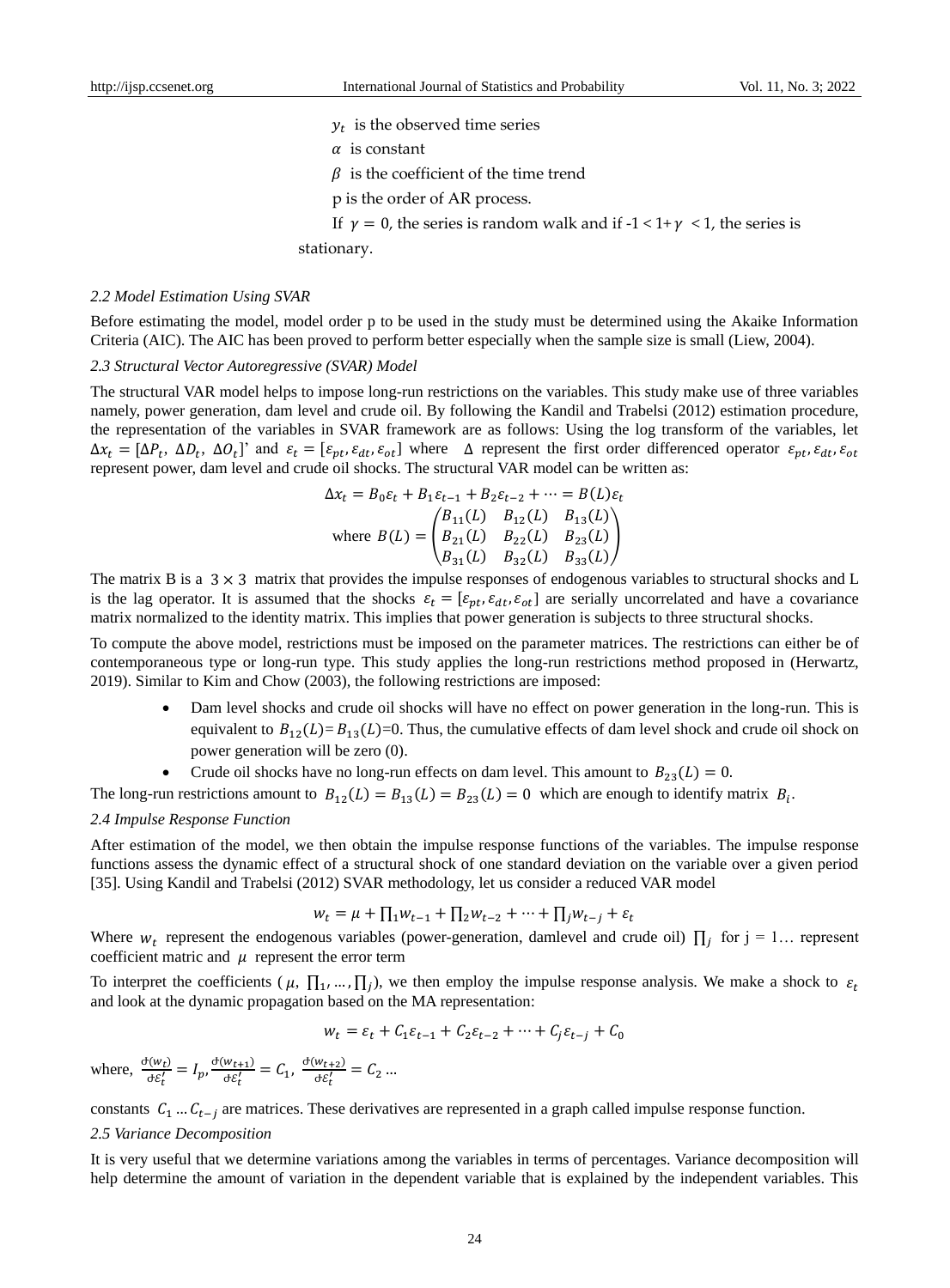study placed more emphasis on power generation in response to one standard deviation shocks in dam level and crude oil.

## **3. Results**

#### *3.1 Graphs of the Series*

To better understand the series, we obtained the graph of the series and found out that, series exhibit changes in mean over time which suggest a nonstationary nature of the series. This movements in the series indicates a presence of shocks over a given time. It can be observed that, all the time series show possible change in mean which suggest that the series is possibly non-stationary. This can further be approved using ADF statistical test.



Figure 1. Graph of the series

The ADF statistical test was used to test stationarity of the series. All series were nonstationary at their levels since the p-values for power generation dam level and crude oil were greater than 5% level of significance. The series then became stationary after first differencing which satisfy the stationarity requirement of the underlying model. Table 1 shows the results of the ADF test at 5% level of significance.

| At their levels     | <b>ADF-Stat</b> | <b>P-value</b> |
|---------------------|-----------------|----------------|
| Powergen            | $-2.077335$     | 0.2542         |
| Damlevel            | $-1.013997$     | 0.7565         |
| Crudeoil            | $-1.561538$     | 0.4990         |
| At first difference |                 |                |
| Powergen            | $-8.010330$     | 0.0000         |
| Damleyel            | $-6.524328$     | 0.0000         |
| Crudeoil            | $-8.111935$     | 0.0000         |

Table 1. ADF test results

It can be observed that the log transform of all the variables were non-stationary at levels and became stationary after first difference. This is because all the p-values are less than 5% level of significance after first difference.

## *3.3 Model Estimation*

Now that all the variables followed a unit root but are stationary at first difference, we proceed to estimate the model. Before that, we need to determine the optimum lag order for the model. Table 2 below displays the results of the optimum lag selection.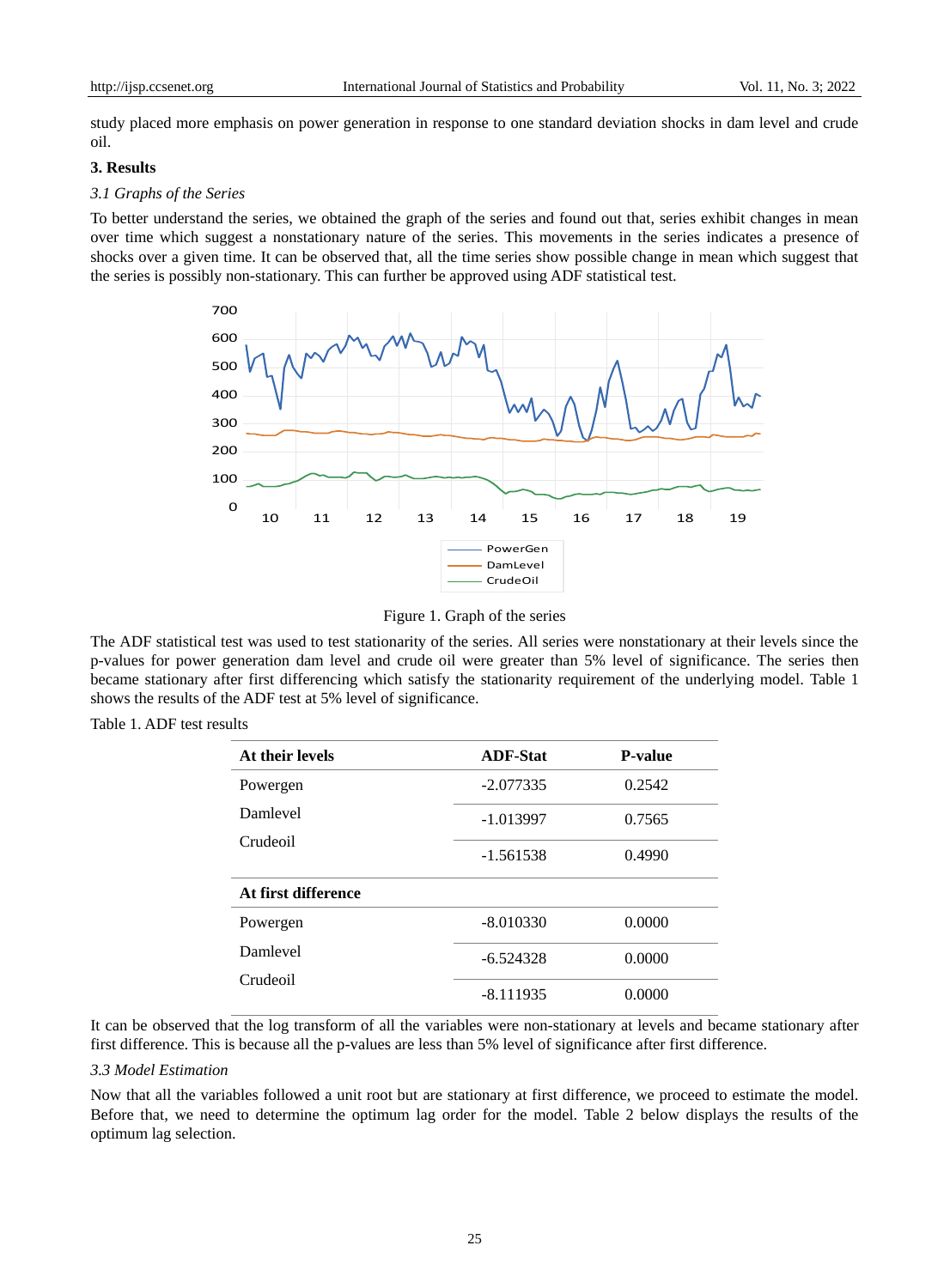| Lag            | LogL     | AIC.                     | <b>SC</b>                | HQ                       |
|----------------|----------|--------------------------|--------------------------|--------------------------|
| $\Omega$       | 561.0366 | $-10.05471$              | $-9.981483$              | $-10.02501$              |
|                | 589.4967 | $-10.40535$ <sup>*</sup> | $-10.11242$ <sup>*</sup> | $-10.28652$ <sup>*</sup> |
| 2              | 595.4129 | $-10.34978$              | $-9.837168$              | $-10.14183$              |
| 3              | 601.1303 | $-10.29064$              | $-9.558331$              | $-9.993562$              |
| $\overline{4}$ | 607.3263 | $-10.24011$              | $-9.288117$              | -9.853917                |
| 5              | 615.5950 | $-10.22694$              | $-9.055249$              | $-9.751618$              |
| 6              | 625.8826 | $-10.25014$              | $-8.858757$              | $-9.685695$              |
| 7              | 637.4988 | $-10.29727$              | $-8.686203$              | $-9.643711$              |
| 8              | 646.4955 | $-10.29722$              | $-8.466452$              | $-9.554529$              |

#### Table 2. Optimum lag selection

SVAR model demands that we obtain an appropriate lag for the model. This prevents the model from giving a spurious result. We obtained the lag using the AIC and the results suggested lag 1 for the model. This was the lag order used throughout the model estimation.

## *3.4 Variance Decomposition*

From the above table, all the information criteria returned lag 1 as the optimum lag for the model to be estimated. To estimate the structural vector autoregressive model, we impose long-run restrictions. This will help know the effect of shocks on the variables in the long-run. The table below summarizes the parameter estimates of the SVAR model. The results of fitted model tell us that, a cumulative shocks of dam level and crude oil are zero. Thus, they have no long-run effects on power generation.

## Table 3. SVAR model estimates

Structural VAR is just-identified

| Model: $e = Phi*Fu$ where $E[uu]=1$ |                |                  |              |        |
|-------------------------------------|----------------|------------------|--------------|--------|
| $F =$                               |                |                  |              |        |
| C(1)                                | $\overline{0}$ | $\mathbf{0}$     |              |        |
| C(2)                                | C(4)           | $\boldsymbol{0}$ |              |        |
| C(3)                                | C(5)           | C(6)             |              |        |
|                                     | Coefficient    | Std. Error       | z-Statistics | Prob.  |
| C(1)                                | 0.112565       | 0.007327         | 15.36229     | 0.0000 |
| C(2)                                | 0.002955       | 0.001444         | 2.046518     | 0.0407 |
| C(3)                                | 0.039659       | 0.008791         | 4.511396     | 0.0000 |
| C(4)                                | 0.015548       | 0.001012         | 15.36229     | 0.0000 |
| C(5)                                | $-0.018361$    | 0.008318         | $-2.207454$  | 0.0273 |
| C(6)                                | 0.089417       | 0.005821         | 15.36229     | 0.0000 |
| Log likelihood                      | 617.1500       |                  |              |        |
| <b>Estimated S matrix:</b>          |                |                  |              |        |
| 0.094532                            | $-0.042454$    | $-0.038000$      |              |        |
| 0.004263                            | 0.008280       | 0.001760         |              |        |
| 0.030850                            | $-0.020085$    | 0.064167         |              |        |
| <b>Estimated F matrix:</b>          |                |                  |              |        |
| 0.112565                            | 0.000000       | 0.000000         |              |        |
| 0.002955                            | 0.015546       | 0.000000         |              |        |
| 0.039659                            | $-0.018361$    | 0.089417         |              |        |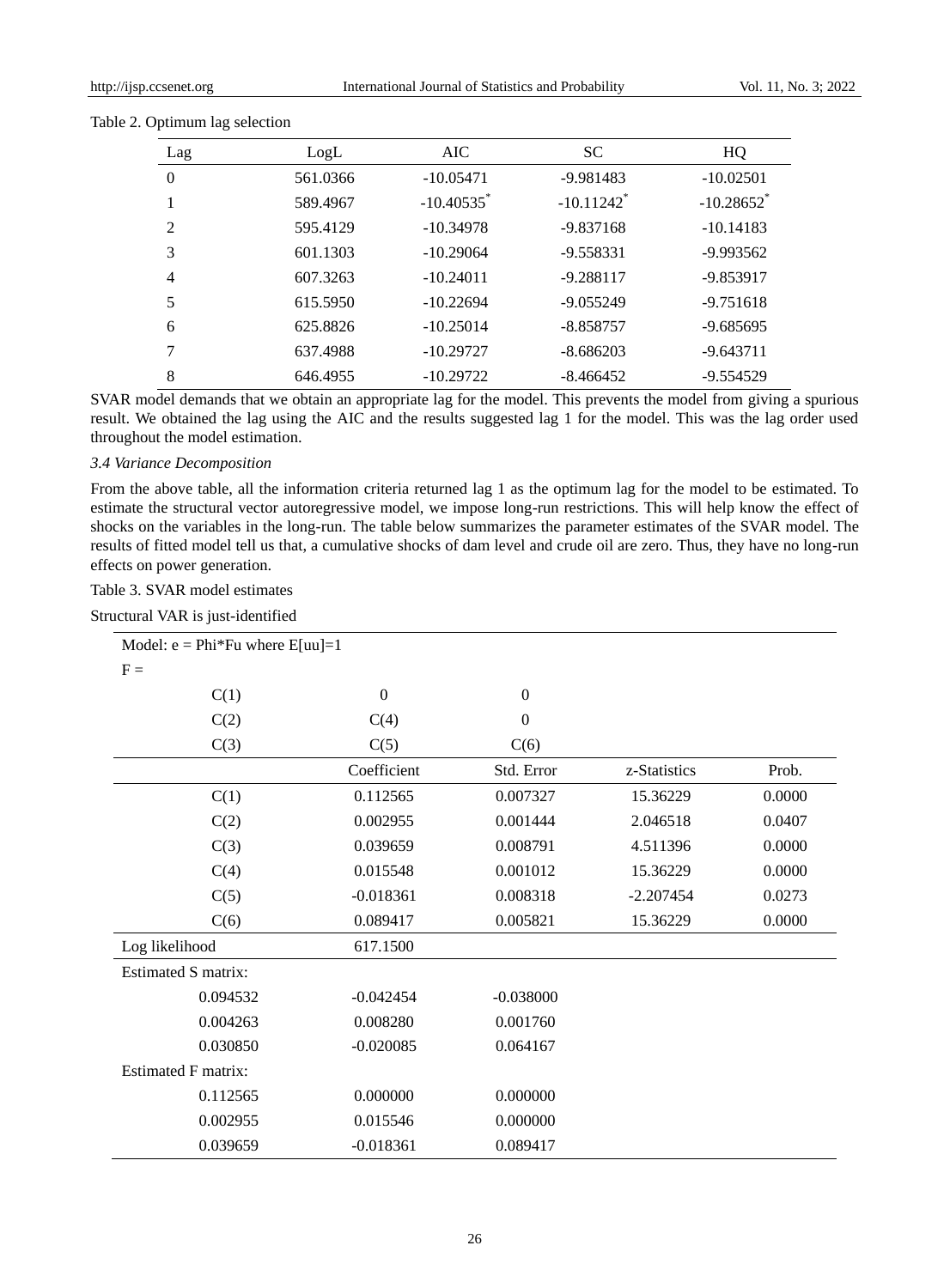## *3.5 Impulse-Response Function*

In the SVAR model, the impulse response functions trace the effects of a shock on endogenous variables. Figure 2 displays the impulse-response function of the variables. Shock 1 represent the shocks in power generation, shock 2 represent shocks in dam level and shock 3 represent the shocks in crude oil. It can be observed that the effect of a shock in dam level and crude oil vanishes over a short period. Also, the effect of a power generation shock on both dam level and crude oil is immediate. Thus, sudden and permanent increase can be seen.

## Accumulated Response to Structural VAR Innovations



Figure 1. Accumulated impulse response functions  $(D(LP))$  = Power Generated,  $D(LD)$  = Dam level,  $D(LC)$  = Crude oil) To better understand the response behavior to shock, Figure 3 (the orthogonal inpulse response function (OIRF)) is constructed. OIRF assumes that, the hydroelectric production system is in a steady state prior to any shock and that shocks apply to one variable only at any given time. Each row of the OIRF plot explains how the hydroelectric production system absorbes a one-standard-deviation of orthogonal shock and the length of time it takes for these variable to return to a steady state.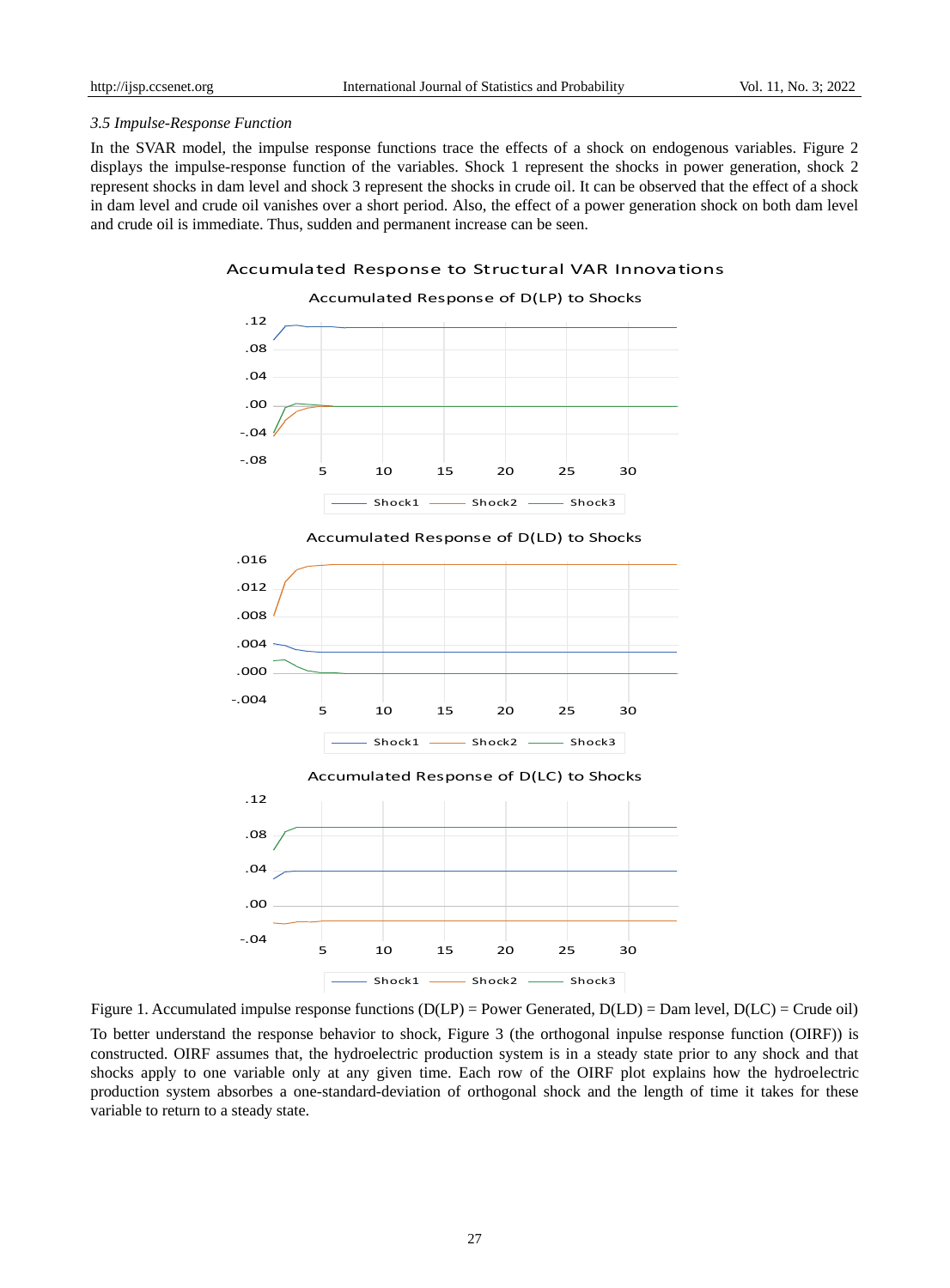Response to Structural VAR Innovations



Figure 2. orthogonalized impulse response function. \* broken lines denotes a 95% confidence interval; \*x-axis = forecast in months; y-axis = magnitude of response; \*  $D(LP)$  = Power Generated = shock 1,  $D(LD)$  = Dam level = shock 2,  $D(LC)$  $=$  Crude oil  $=$  shock 3; \* Graph D(LP) to Shock A  $=$  response of variable Power to a shock in variable A; \* Graph A:A shows how the shock is absorbed)

The impulse response function as shown in Figure 3 dipicts a one-standard deviation of shock to the dam level, crude oil and power generated. First row of shows that, dam level and crude oil are adjusted to absorbe power generation shocks. As revealed by Graph (D(LP) to shock 2), a positive shock in power generation is followed by a positive response in dam water level which remains statistically significant for close to 8 months. Also, crude oil response positively to power generation siginificantly for almost 8 months. It is clear from the second row that Dam water level shocks leads to a negative response in both power generation and crude oil while crude oil shocks leads to responses in dam level and power generation. It can be observed from figure 3 also that, as dam level and crude oil increases, power generation increases in the short run but returns to a steady state in the long-run. An increase in dam level will decrease crude oil in the short run. Also, an increase in power generation will increase crude oil in the short run, but it will remain steady in the long-run.

## *3.6 Variance Decomposition*

The variance decomposition identifies which shock is more important in accounting for variability in power generation after presenting the contribution of each shock to the movement in power generation. From table 4 below, it can be observed that power generation explains much of the variations by itself (about 64%) while dam level explains about 17% and crude oil explains about 19% of the variations in power generation in the long-run. This shows that crude oil contributes more in explaining the variability in power generation.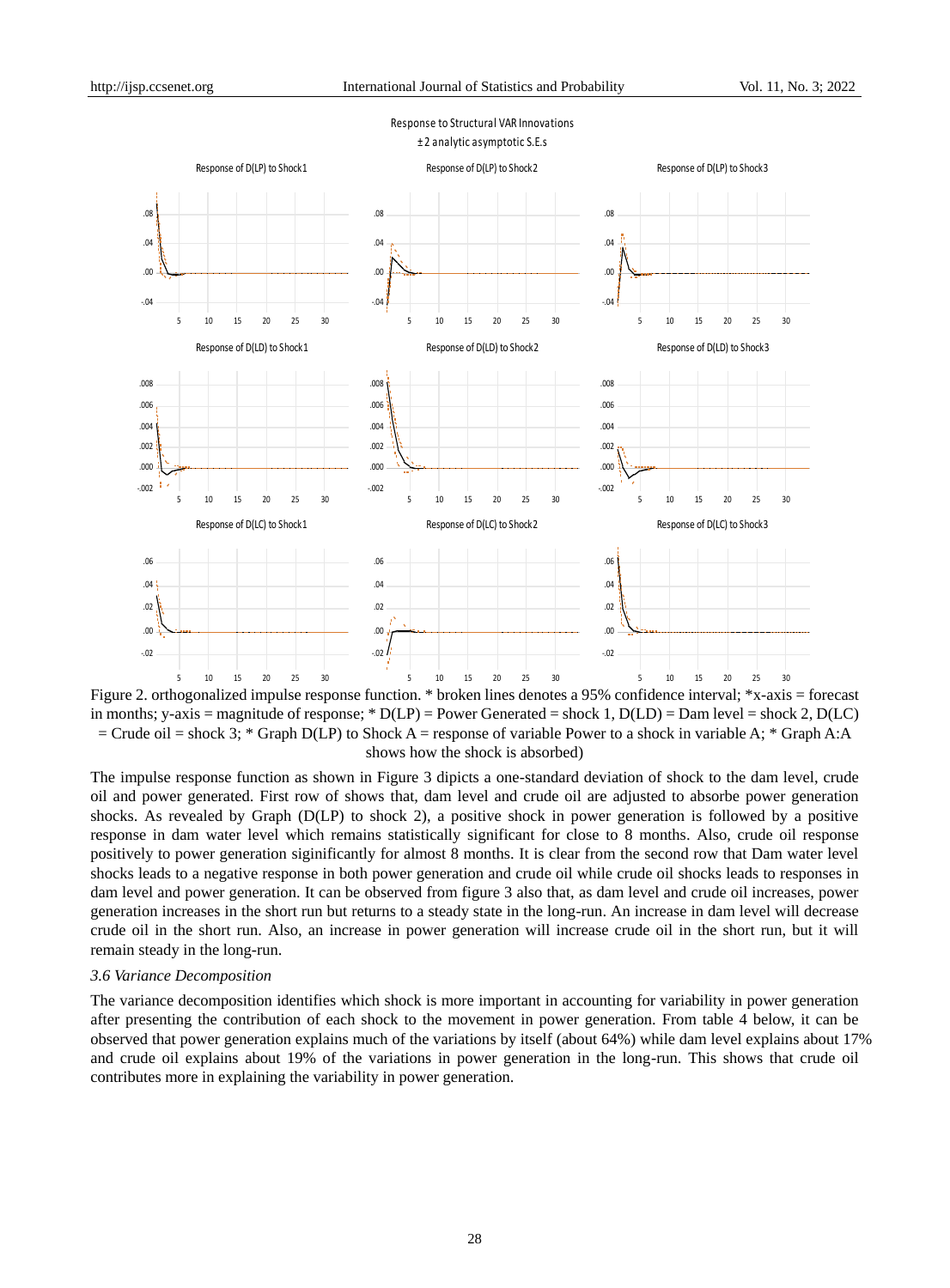| Variance Decomposition of D(LP) |          |          |          |          |  |  |
|---------------------------------|----------|----------|----------|----------|--|--|
| Period                          | S.E.     | Shock1   | Shock2   | Shock3   |  |  |
| 1                               | 0.110374 | 73.35282 | 14.79435 | 11.85282 |  |  |
| $\overline{2}$                  | 0.119646 | 65.17989 | 15.78681 | 19.03330 |  |  |
| 3                               | 0.120583 | 64.17588 | 16.80794 | 19.01619 |  |  |
| 4                               | 0.120716 | 64.04831 | 16.96176 | 18.98992 |  |  |
| 5                               | 0.120740 | 64.02735 | 16.97390 | 18.99875 |  |  |
| 6                               | 0.120744 | 64.02443 | 16.97429 | 19.00127 |  |  |
| 7                               | 0.120744 | 64.02412 | 16.97426 | 19.00162 |  |  |
| 8                               | 0.120744 | 64.02409 | 16.97425 | 19.00165 |  |  |
| 9                               | 0.120744 | 64.02409 | 16.97425 | 19.00166 |  |  |
| 10                              | 0.120744 | 64.02409 | 16.97425 | 19.00166 |  |  |
| 11                              | 0.120744 | 64.02409 | 16.97425 | 19.00166 |  |  |
| 12                              | 0.120744 | 64.02409 | 16.97425 | 19.00166 |  |  |

## Table 4. Variance decomposition results

## **4. Discussion**

This study aimed at analyzing the response of power generation to shocks in dam level and crude oil. The variables included in the study were monthly data for power generation, dam level and crude oil. The structural vector autoregressive methodology was used in the study to obtain an appropriate model that analyzed the relationship among the variables in terms of shocks. The variance decomposition analysis reveals shocks to dam level and crude oil only account for about 36% of total variability in power generation from the Akosombo dam in the short run but in the long run, these variations will become steady. This finding is supported by (Miescher, 2021; Eshun & Amoako-Tuffour, 2016; Dehghani et al., 2019). One interesting finding of this study is the revelation that shocks to crude oil explains much of the variability in power generation than the water level of the Akosombo dam. This finding is supported by (Russ, 2020; Taghizadeh-hesary & Yoshino, 2013; Lorde et al., 2009). Again, both dam level and crude oil cumulative shocks to power generation vanishes in a relatively short period and returns to desired levels in the long run. The short-run decrease in power generation in Ghana usually results in power rationing which affect the economy (Ashong, 2016; Owusu & Owusu, 2019; Kabo-Bah et al., 2016; Eshun & Amoako-Tuffour, 2016; Sulub et al., 2020).

Ghana experience longer periods of rainy season than dry season (USAID, 2017). During rainy seasons, dam level increases which provide much water to regulate the operation of the hydropower plants, thereby increasing power generation. Reduction in water levels negatively affect hydropower generation as supported by (USAID, 2017). Availability of crude oil also improve the operations of the powerplants thereby increasing power generation (Russ, 2020; Taghizadeh-hesary & Yoshino, 2013; Lorde et al., 2009).

The variance decomposition result has assured that, dam level and crude oil donate approximately 17% and 19% in total variation in power generation respectively. This may be because of climate variability and fuel supply challenges as indicated by (Kumi, 2017; Boadi & Owusu, 2019).

## **5. Conclusions**

This study used a three-variable SVAR model to examine the interactions of water level, crude oil and power generated. From the results, none of these three important variables are completely independent; dam level and crude oil are adjusted to absorb power generation shocks. It has also been established that Dam water level shocks leads to a negative response in both power generation and crude oil while crude oil shocks lead to responses in dam level and power generation. With the aid of the orthogonal impulse response function this study can confirm that all three variables deviate from their desired levels to absorb shock before returning to their desired levels at varying time points.

The impulse response identifies a decrease in power generation in the short run. This means that increase in dam level and crude oil negatively affects power generation in the short run. In the long-run, shocks to dam level and crude oil will have no effect on power generation. Therefore, policy makers should institute effective measures that will detect and avert the short-term power disturbance to ensure power sustainability and growth of the economy. The energy sector should also explore in alternative ways of obtaining fuel, such as, regasification, to reduce fuel supply challenges. This paper draws conclusions based on a single model without controlling for other possible factors that influence hydroelectric power generation and hence recommend that further research considers that.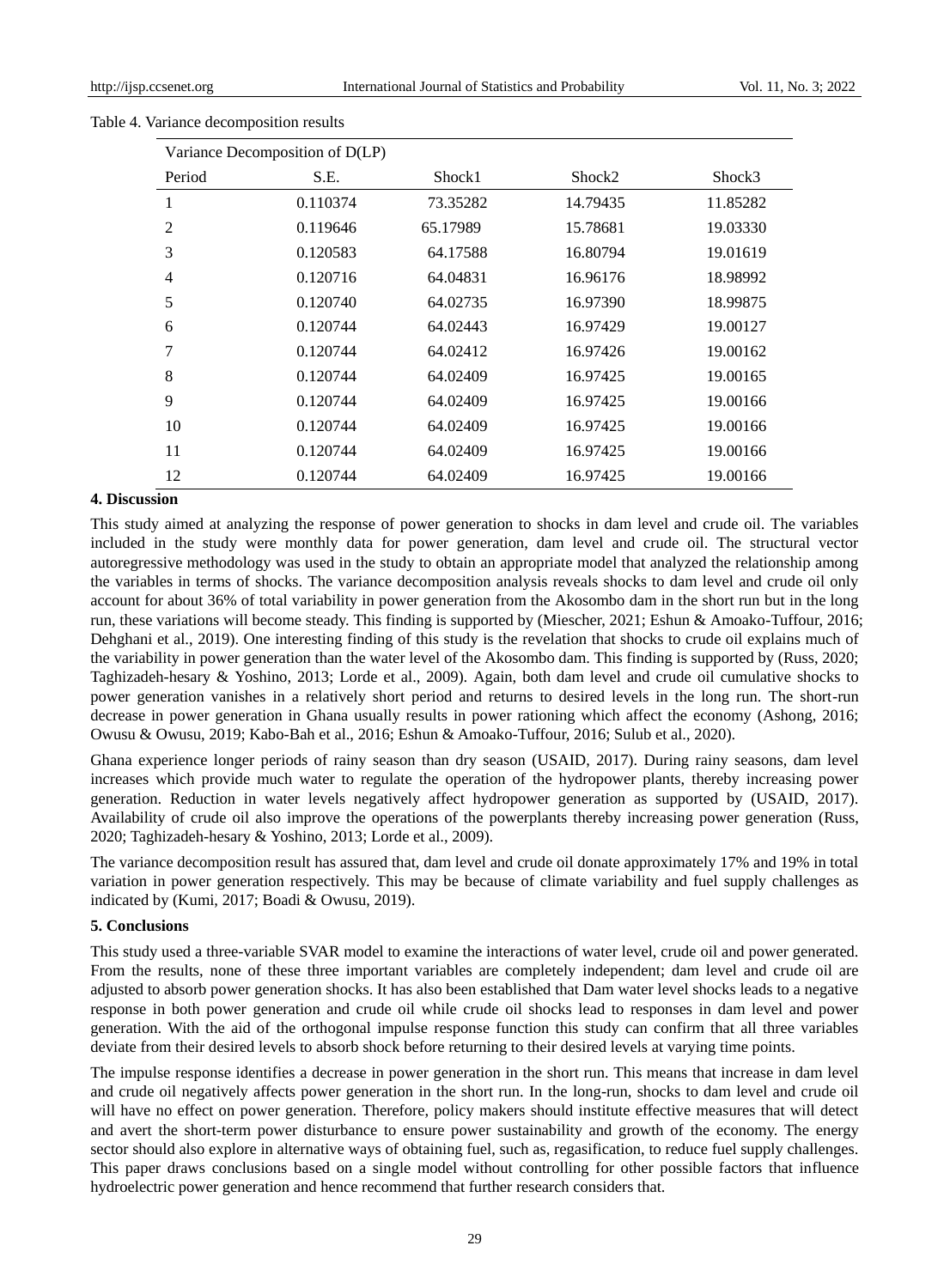**Author Contributions:** Conceptualization, S.A.S. and A.A.; methodology, S.A.S., and A.A; software, S.A.S.; validation, S.A.S.; formal analysis, S.A.S. and A.A; investigation, S.A.S; resources, S.A.S.; data curation, S.A.S.; writing—original draft preparation, S.A.S., and A.A, writing—review and editing, S.A.S., and A.A; supervision, S.A.S.; project administration, S.A.S. All authors have read and agreed to the published version of the manuscript.

**Funding:** This research received no external funding.

**Institutional Review Board Statement:** Not applicable.

**Informed Consent Statement:** Not applicable.

**Data Availability Statement:** The data presented in this study are available on request from the corresponding author. The data are not publicly available due to privacy reasons.

**Acknowledgments:** Staff of the Institute of Research, Innovation and Development - IRID, Kumasi Technical University—KsTU, Ghana.

**Conflicts of Interest:** The authors declare no conflict of interest.

## **References**

- Ashong, J. N. T. (2016). How Effectively Has Ghana Implemented Its Policy for Large-Scale Renewable Electricity Deployment: A Qualitative Assessment. *Renewable Energy Law and Policy Review*, *7*(2), 133–144. https://www.jstor.org/stable/26256493
- Benefoh, D. T., & Ackom, E. K. (2016). Energy and low carbon development efforts in Ghana: institutional arrangements, initiatives, challenges and the way forward. *AIMS Energ*, *4*, 481-503. <https://doi.org/10.3934/energy.2016.3.481>
- Boadi, S. A., & Owusu, K. (2019). Impact of climate change and variability on hydropower in Ghana. *African Geographical Review*, *38*(1), 19–31.<https://doi.org/10.1080/19376812.2017.1284598>
- Carpentier, D., Haas, J., Olivares, M., & de la Fuente, A. (2017). Modeling the multi-seasonal link between the hydrodynamics of a reservoir and its hydropower plant operation. *Water (Switzerland)*, *9*(6). https://doi.org/10.3390/w9060367
- Christiano, L. J. (2012). Christopher A. Sims and vector autoregressions. *Scand. J. Econ., 114*(4), 1082–1104. <https://doi.org/10.1111/j.1467-9442.2012.01737.x>
- Christopher, N., & Kenneth, U. (2018). *Munich Personal RePEc Archive On The Feasibility of a Common Currency in West Africa : Evidence from a Multivariate Structural VAR*. *88357*.
- Dehghani, M., Riahi-Madvar, H., Hooshyaripor, F., Mosavi, A., Shamshirband, S., Zavadskas, E. K., & Chau, K. Wing. (2019). Prediction of hydropower generation using Grey wolf optimization adaptive neuro-fuzzy inference system. *Energies*, *12*(2), 1–20. https://doi.org/10.3390/en12020289
- Eshun, M. E., & Amoako-Tuffour, J. (2016). A review of the trends in Ghana's power sector. *Energy, Sustainability and Society*, *6*(1), 1-9.<https://doi.org/10.1186/s13705-016-0075-y>
- Gyau-Boakye, P. (2001). Environmental impacts of the Akosombo dam and effects of climate change on the lake levels. *Environment, Development and Sustainability*, *3*(1), 17-29. <https://doi.org/10.1023/A:1011402116047>
- Harrison, G. P., & Whittington, H. B. W. (2002). Susceptibility of the Batoka Gorge hydroelectric scheme to climate change. *Journal of hydrology*, *264*(1-4), 230-241. [https://doi.org/10.1016/S0022-1694\(02\)00096-3](https://doi.org/10.1016/S0022-1694(02)00096-3)
- Herwartz, H. (2019). Long-run neutrality of demand shocks: Revisiting Blanchard and Quah (1989) with independent structural shocks. *Journal of Applied Econometrics*, *34*(5), 811-819. <https://doi.org/10.1002/jae.2675>
- IEA. (2015). Situational Analysis of Energy Industry, Policy and Strategy for Kenya. Available at: [https://www.africaportal.org/dspace/articles/situational-analys](https://www.africaportal.org/dspace/articles/situational-analy)is-energy-industry-policy-and-strategy-kenya. Accessed November 12th, 2021
- Kabo-Bah, A. T., Diji, C., Nokoe, K., Mulugetta, Y., Obeng-Ofori, D., & Akpoti, K. (2016). Multiyear rainfall and temperature trends in the Volta River basin and their potential impact on hydropower generation in Ghana. *Climate*, *4*(4), 49. <https://doi.org/10.3390/cli4040049>
- Kandil, M., & Trabelsi, M. (2012). Is the Announced Monetary Union in GCC Countries Feasible? A Multivariate Structural Var Approach. *Middle East Development Journal*, *4*(1)[. https://doi.org/10.1142/S1793812012500010](https://doi.org/10.1142/S1793812012500010)
- Kemausuor, F., & Ackom, E. (2017). Toward universal electrification in Ghana. *Wiley Interdisciplinary Reviews: Energy and Environment*, *6*(1), 1–14. https://doi.org/10.1002/wene.225